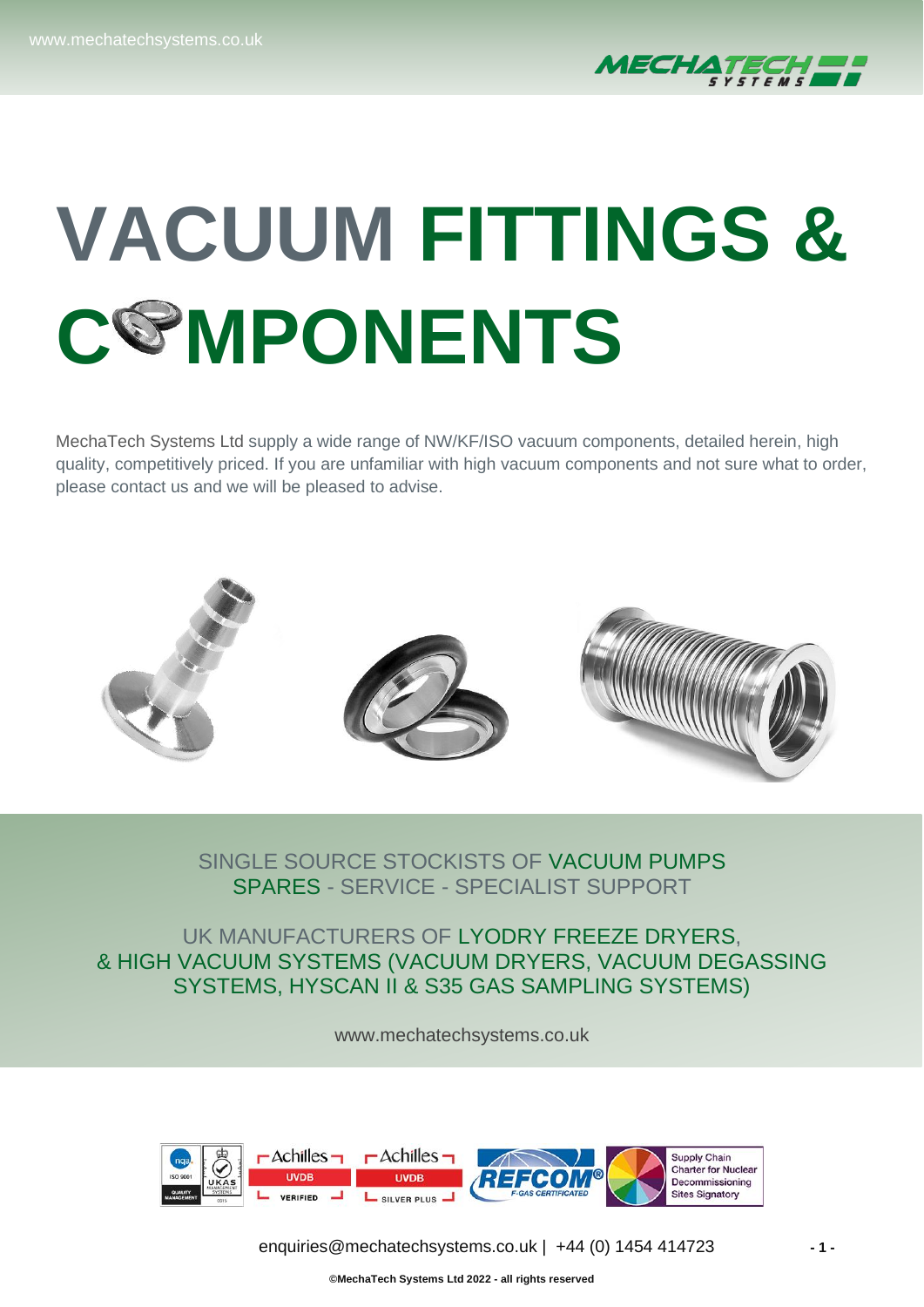





| size                                      | L <sub>1</sub> | L <sub>2</sub> | $L_3$ | D |  | part numbers |  |
|-------------------------------------------|----------------|----------------|-------|---|--|--------------|--|
| <b>Reducing T-Piece - Stainless Steel</b> |                |                |       |   |  |              |  |
| NW25/16                                   | 100            | 27.4           |       |   |  | KS-25-040    |  |
| NW40/16                                   | 130            | 33.5           |       |   |  | KS-40-040    |  |
| NW40/25                                   | 130            | 65             |       |   |  | KS-40-041    |  |
| NW50/16                                   | 140            | 40             |       |   |  | KS-50-040    |  |
| NW50/25                                   | 140            | 65             |       |   |  | KS-50-041    |  |
| <b>Blank Flange - Aluminium</b>           |                |                |       |   |  |              |  |
| NW10                                      | $30\,$         | 12.2           |       |   |  | KA-10-026    |  |
| NW16                                      | 30             | 17.2           |       |   |  | KA-16-026    |  |
| NW25                                      | 40             | 26.2           |       |   |  | KA-25-026    |  |
| <b>NW40</b>                               | 55             | 41.2           |       |   |  | KA-40-026    |  |
| <b>Blank Flange - Stainless Steel</b>     |                |                |       |   |  |              |  |
| NW10                                      | $30\,$         | 12.2           |       |   |  | KS-10-026    |  |
| NW16                                      | 30             | 17.2           |       |   |  | KS-16-026    |  |
| <b>NW25</b>                               | 40             | 26.2           |       |   |  | KS-25-026    |  |
| NW40                                      | 55             | 41.2           |       |   |  | KS-40-026    |  |
| <b>NW50</b>                               | 75             | 52.2           |       |   |  | KS-50-026    |  |
| <b>Full Nipple - Aluminium</b>            |                |                |       |   |  |              |  |
| NW10                                      | 60             |                |       |   |  | KA-10-028    |  |
| <b>NW16</b>                               | 80             |                |       |   |  | KA-16-028    |  |
| <b>NW25</b>                               | 100            |                |       |   |  | KA-25-028    |  |
| NW40                                      | 130            |                |       |   |  | KA-40-028    |  |
| <b>Full Nipple - Stainless Steel</b>      |                |                |       |   |  |              |  |
| NW10                                      | 60             |                |       |   |  | KS-10-028    |  |
| <b>NW16</b>                               | 80             |                |       |   |  | KS-16-028    |  |
| <b>NW25</b>                               | 100            |                |       |   |  | KS-25-028    |  |
| <b>NW40</b>                               | 130            |                |       |   |  | KS-40-028    |  |
| <b>NW50</b>                               | 140            |                |       |   |  | KS-50-028    |  |



[enquiries@mechatechsystems.co.uk](mailto:enquiries@mechatechsystems.co.uk) | +44 (0) 1454 414723 **- 2 -**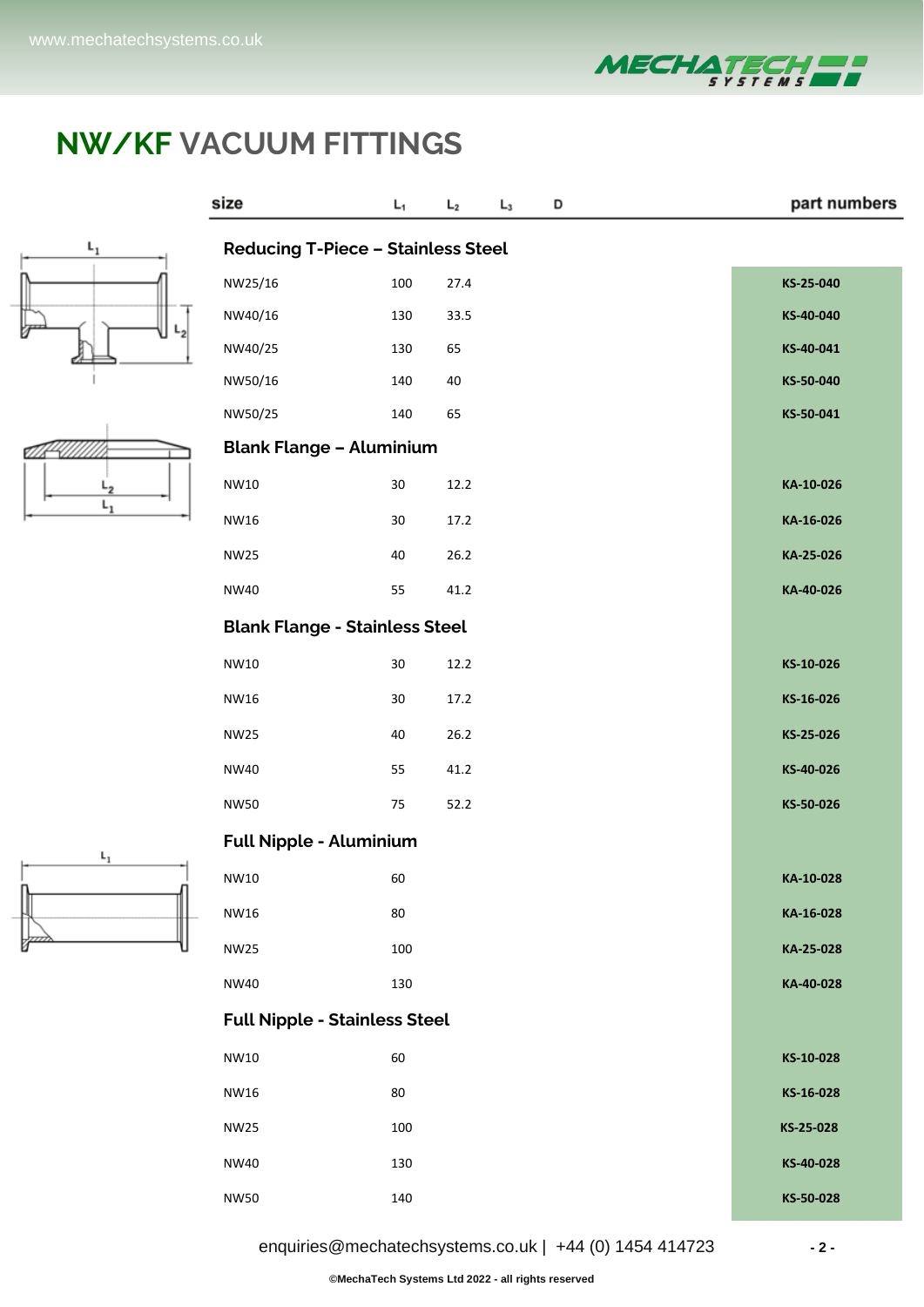

part numbers

#### **NW/KF VACUUM FITTINGS**

 $L_1$ 

 $L<sub>2</sub>$ 

size



| $L_{2}$                   | Long Flange Weld Stub - Stainless Steel            |        |        |          |                |           |
|---------------------------|----------------------------------------------------|--------|--------|----------|----------------|-----------|
|                           | NW10                                               | $70\,$ | $15\,$ | $10\,$   |                | KS-10-025 |
| L,                        | NW16                                               | 70     | 20     | 16       |                | KS-16-025 |
|                           | <b>NW25</b>                                        | 70     | 28     | 24       |                | KS-25-025 |
|                           | <b>NW40</b>                                        | 70     | 44.5   | 41       |                | KS-40-025 |
| be: D= tube OD            | <b>NW50</b>                                        | $70\,$ | 57     | 51       |                | KS-50-025 |
|                           | For inch tube                                      |        |        |          |                |           |
|                           | NW10                                               | 40     | 12.7   | 9.3      | $\frac{1}{2}$  | KS-10-006 |
|                           | NW16                                               | 40     | 19.1   | 15.7     | $\frac{3}{4}$  | KS-16-007 |
|                           | <b>NW25</b>                                        | 40     | 25.4   | 22       | $\mathbf 1$    | KS-25-008 |
|                           | <b>NW40</b>                                        | 40     | 38.1   | 34.7     | $1\frac{1}{2}$ | KS-40-009 |
|                           | <b>NW50</b>                                        | 40     | 50.8   | 47.4     | $\overline{2}$ | KS-50-010 |
|                           | Short Flange Weld Stub - Stainless Steel           |        |        |          |                |           |
| $L_{2}$                   | NW10                                               | 30     | 15     | $10\,$   |                | KS-10-024 |
| $L_{1}$                   | <b>NW16</b>                                        | 30     | 20     | 16       |                | KS-16-024 |
|                           | <b>NW25</b>                                        | $30\,$ | 28     | 24       |                | KS-25-024 |
| $L_3$<br>tube: D= tube OD | <b>NW40</b>                                        | 30     | 44.5   | 41       |                | KS-40-024 |
|                           | <b>NW50</b>                                        | 30     | 57     | 51       |                | KS-50-024 |
|                           | For inch tube                                      |        |        |          |                |           |
|                           | NW10                                               | 12.7   | 12.7   | 9.3      | $\frac{1}{2}$  | KS-10-001 |
|                           | NW16                                               | 12.7   |        | 15.7     | $\frac{3}{4}$  | KS-16-002 |
|                           |                                                    |        | 19.1   |          |                |           |
|                           | <b>NW25</b>                                        | 12.7   | 25.4   | 22       | $\mathbf 1$    | KS-25-003 |
|                           | <b>NW40</b>                                        | 19.1   | 38.1   | 34.7     | $1\,\%$        | KS-40-004 |
|                           | <b>NW50</b>                                        | 19.1   | 50.8   | 47.4     | $\overline{2}$ | KS-50-005 |
|                           | Weld Socket Flange for Inch Tube - Stainless Steel |        |        |          |                |           |
| $L_1$                     | NW16                                               | 15.5   | 12.7   | 12.7     | $\frac{1}{2}$  | KS-16-011 |
|                           | NW16                                               | 22.1   | 12.7   | 19.1     | $\frac{3}{4}$  | KS-16-012 |
|                           | <b>NW25</b>                                        | 28.6   | 12.7   | 25.4     | $\mathbf 1$    | KS-25-013 |
| tube                      | <b>NW40</b>                                        | 44.5   | 12.7   | 38.1     | $1\frac{1}{2}$ | KS-40-014 |
|                           | <b>NW50</b>                                        | 57.2   | 15.7   | $50.8\,$ | $\overline{2}$ | KS-50-015 |

D

 $L_3$ 





[enquiries@mechatechsystems.co.uk](mailto:enquiries@mechatechsystems.co.uk) | +44 (0) 1454 414723 **- 3 -**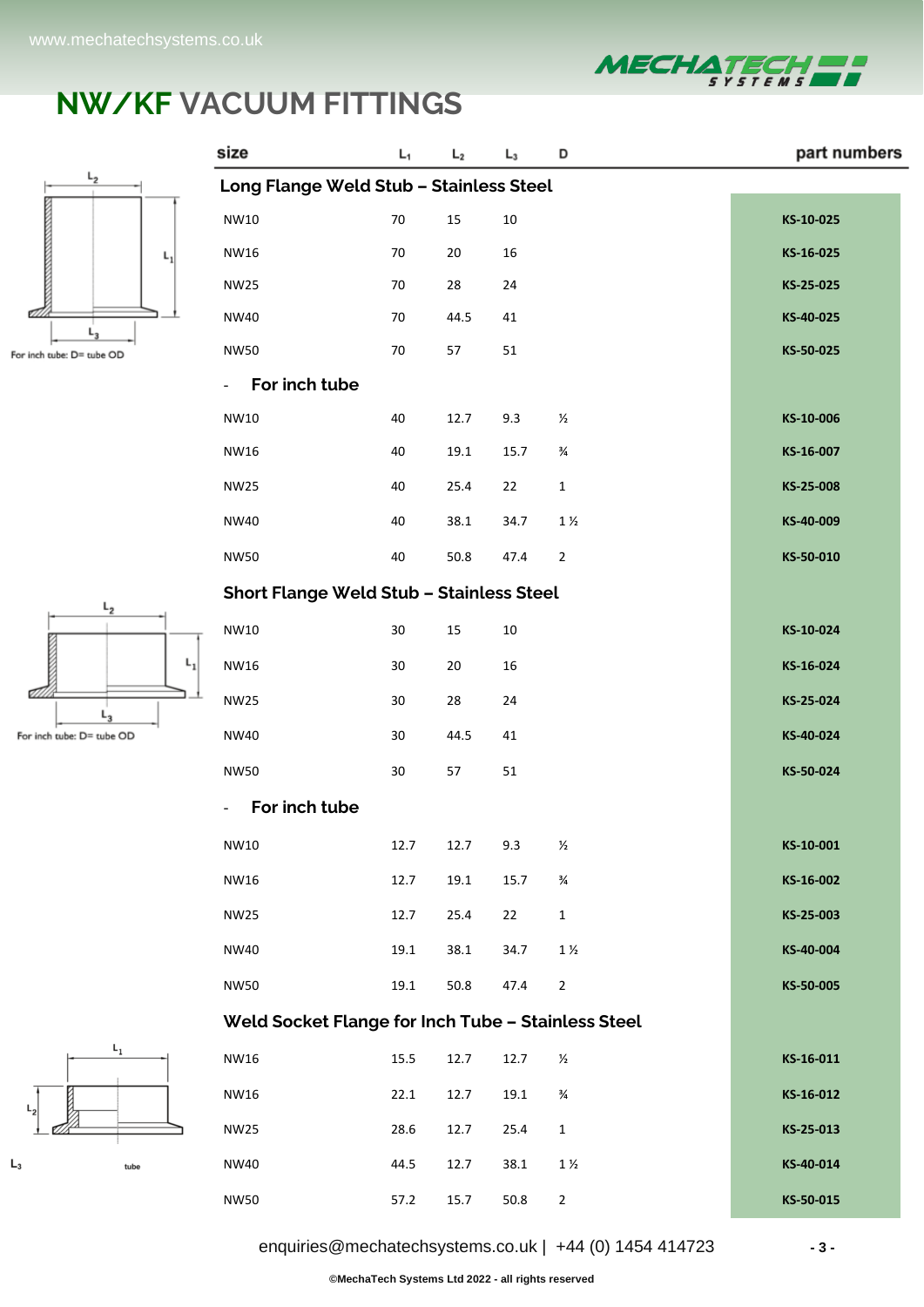

part numbers

#### **NW/KF VACUUM FITTINGS**

 $L_1$ 

 $L_2$ 

 $L_3$ 

D

size









|    | <b>Cross Piece - Aluminium</b>          |        |     |           |  |  |  |  |  |  |
|----|-----------------------------------------|--------|-----|-----------|--|--|--|--|--|--|
|    | NW10                                    | 60     |     | KA-10-031 |  |  |  |  |  |  |
|    | NW16                                    | 80     |     | KA-16-031 |  |  |  |  |  |  |
|    | <b>NW25</b>                             | 100    |     | KA-25-031 |  |  |  |  |  |  |
| L, | <b>NW40</b>                             | 130    |     | KA-40-031 |  |  |  |  |  |  |
|    | <b>Stainless Steel</b>                  |        |     |           |  |  |  |  |  |  |
|    | NW10                                    | 60     |     | KS-10-031 |  |  |  |  |  |  |
|    | NW16                                    | 80     |     | KS-16-031 |  |  |  |  |  |  |
|    | <b>NW25</b>                             | 100    |     | KS-25-031 |  |  |  |  |  |  |
|    | <b>NW40</b>                             | 130    |     | KS-40-031 |  |  |  |  |  |  |
|    | <b>NW50</b>                             | 140    |     | KS-50-031 |  |  |  |  |  |  |
|    | <b>Reducing Cross - Stainless Steel</b> |        |     |           |  |  |  |  |  |  |
| ı, | NW25/10                                 | 70     | 70  | KS-25-049 |  |  |  |  |  |  |
|    | NW25/16                                 | 100    | 80  | KS-25-047 |  |  |  |  |  |  |
|    | NW40/16                                 | 130    | 80  | KS-40-047 |  |  |  |  |  |  |
|    | NW40/25                                 | 130    | 100 | KS-40-048 |  |  |  |  |  |  |
|    | NW50/25                                 | 140    | 100 | KS-50-048 |  |  |  |  |  |  |
|    | <b>Reducing Piece - Aluminium</b>       |        |     |           |  |  |  |  |  |  |
|    | NW25/10                                 | 10     | 40  | KA-25-042 |  |  |  |  |  |  |
| -2 | NW25/16                                 | $10\,$ | 40  | KA-25-043 |  |  |  |  |  |  |
|    | NW40/25                                 | 24     | 40  | KA-40-044 |  |  |  |  |  |  |
|    | NW40/16                                 | $16\,$ | 40  | KA-40-043 |  |  |  |  |  |  |
|    | NW50/16                                 | $16\,$ | 40  | KA-50-043 |  |  |  |  |  |  |
|    | NW50/25                                 | 24     | 40  | KA-50-044 |  |  |  |  |  |  |
|    | NW50/40                                 | 41     | 40  | KA-50-045 |  |  |  |  |  |  |

#### **Can't see what you need? We also offer bespoke vacuum fittings. Please contact us for details**

[enquiries@mechatechsystems.co.uk](mailto:enquiries@mechatechsystems.co.uk) | +44 (0) 1454 414723 **- 4 -**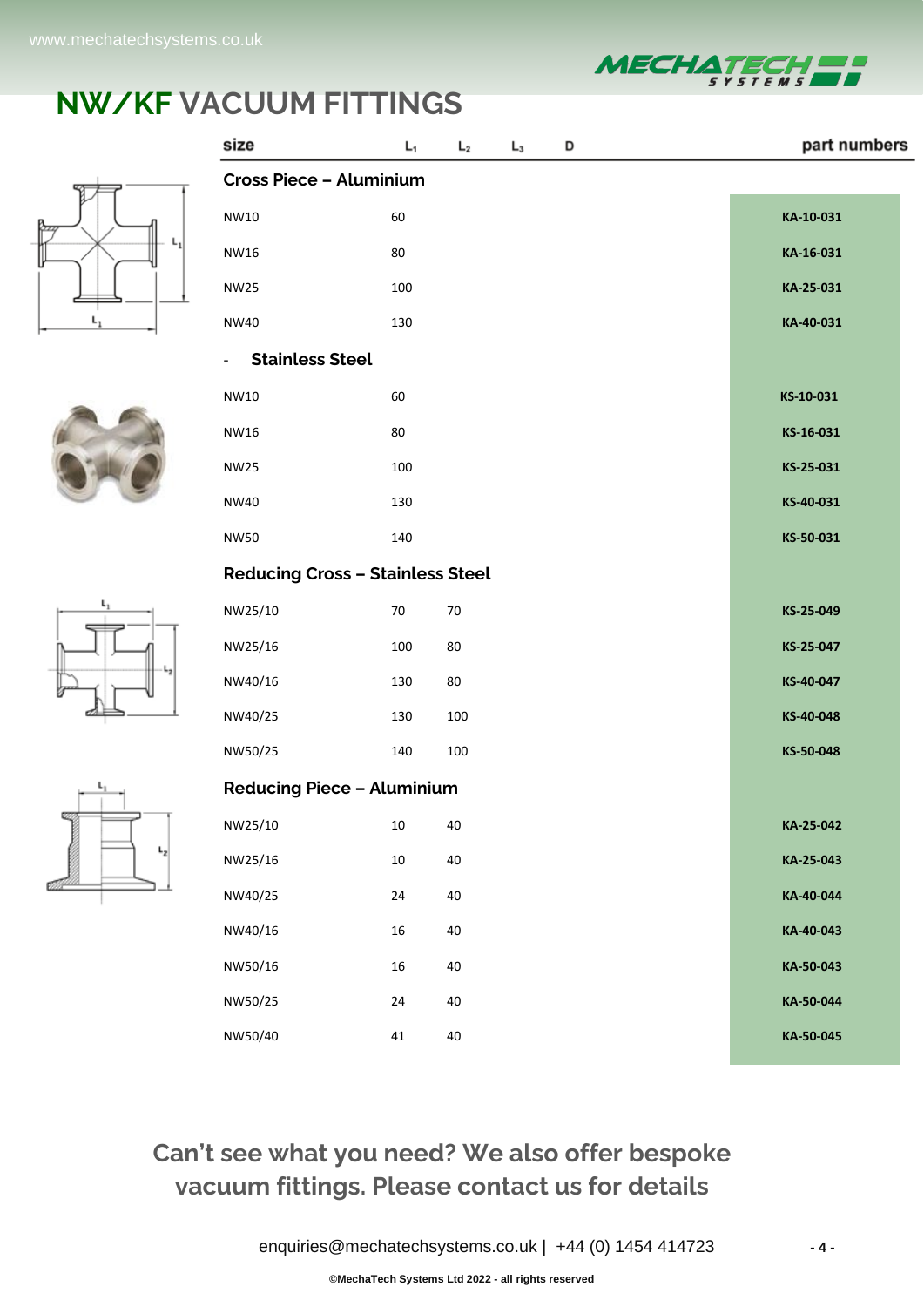

part numbers

# **NW/KF VACUUM FITTINGS**

 $\mathsf{L}_1$ 

 $\mathsf{L}_2$ 

 $L_3$ 

D

size



|                | <b>Reducing Piece - Stainless Steel</b>            |        |        |           |  |  |  |  |  |  |
|----------------|----------------------------------------------------|--------|--------|-----------|--|--|--|--|--|--|
|                | NW25/10                                            | $10\,$ | $40\,$ | KS-25-042 |  |  |  |  |  |  |
| $\mathsf{L}_2$ | NW25/16                                            | 16     | $40\,$ | KS-25-043 |  |  |  |  |  |  |
|                | NW40/25                                            | 16     | $40\,$ | KS-40-044 |  |  |  |  |  |  |
|                | NW40/16                                            | $24\,$ | $40\,$ | KS-40-043 |  |  |  |  |  |  |
|                | NW50/16                                            | 16     | $40\,$ | KS-50-043 |  |  |  |  |  |  |
|                | NW50/25                                            | $24\,$ | $40\,$ | KS-50-044 |  |  |  |  |  |  |
|                | NW50/40                                            | 40     | 40     | KS-50-045 |  |  |  |  |  |  |
|                | Elbow 90° - Aluminium                              |        |        |           |  |  |  |  |  |  |
| $L_1$<br>$L_1$ | NW10                                               | $30\,$ |        | KA-10-029 |  |  |  |  |  |  |
|                | NW16                                               | 40     |        | KA-16-029 |  |  |  |  |  |  |
|                | <b>NW25</b>                                        | 50     |        | KA-25-029 |  |  |  |  |  |  |
|                | <b>NW40</b>                                        | 65     |        | KA-40-029 |  |  |  |  |  |  |
|                | <b>Stainless steel</b><br>$\overline{\phantom{0}}$ |        |        |           |  |  |  |  |  |  |
|                | NW10                                               | $30\,$ |        | KS-10-029 |  |  |  |  |  |  |
|                | <b>NW16</b>                                        | 40     |        | KS-16-029 |  |  |  |  |  |  |
|                | <b>NW25</b>                                        | 50     |        | KS-25-029 |  |  |  |  |  |  |
|                | <b>NW40</b>                                        | 60     |        | KS-40-029 |  |  |  |  |  |  |
|                | <b>NW50</b>                                        | 80.5   |        | KS-50-029 |  |  |  |  |  |  |
|                | T-Piece - Aluminium                                |        |        |           |  |  |  |  |  |  |
| ı,             | NW10                                               | 30     | 60     | KA-10-030 |  |  |  |  |  |  |
|                | NW16                                               | 40     | 80     | KA-16-030 |  |  |  |  |  |  |
|                | <b>NW25</b>                                        | 50     | 100    | KA-25-030 |  |  |  |  |  |  |
|                | <b>NW40</b>                                        | 65     | 130    | KA-40-030 |  |  |  |  |  |  |
|                |                                                    |        |        |           |  |  |  |  |  |  |



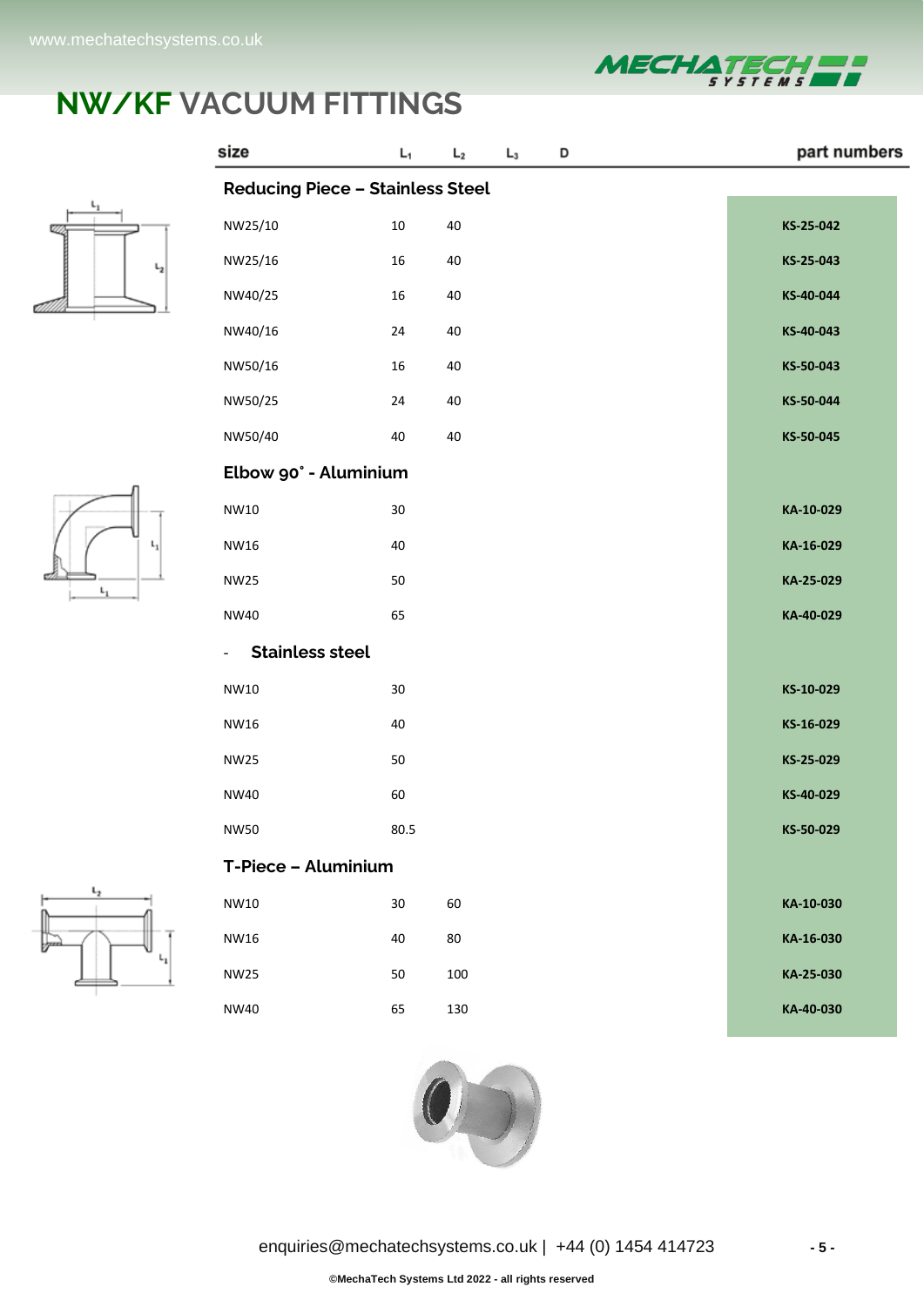L,  $L_3$  = minimum bend radius, static  $D =$  minimum band radius, dynamic



#### **NW/KF VACUUM FITTINGS**

|                                          | size                                      | L <sub>1</sub> | L <sub>2</sub> | $L_3$  | D   | part numbers |
|------------------------------------------|-------------------------------------------|----------------|----------------|--------|-----|--------------|
|                                          | <b>T-Piece - Stainless Steel</b>          |                |                |        |     |              |
|                                          | NW10                                      | $30\,$         | 60             |        |     | KS-10-030    |
|                                          | <b>NW16</b>                               | 40             | 80             |        |     | KS-16-030    |
|                                          | <b>NW25</b>                               | 50             | 100            |        |     | KS-25-030    |
|                                          | <b>NW40</b>                               | 65             | 130            |        |     | KS-40-030    |
|                                          | <b>NW50</b>                               | 70             | 140            |        |     | KS-50-030    |
|                                          | <b>Coupling Body - Brass</b>              |                |                |        |     |              |
|                                          | NW10                                      | 18             | 13             |        |     | C105-11-328  |
| ı,                                       | <b>NW25</b>                               | 32             | 20             |        |     | C105-14-328  |
|                                          | <b>NW40</b>                               | 46             | $18\,$         |        |     | C105-16-628  |
| L,                                       | <b>Flexible Bellows - stainless steel</b> |                |                |        |     |              |
| $\mathsf{L}_2$                           | NW10                                      | 65             | 85             |        |     | KS-10-046    |
| $\mathsf{L}_1$                           | NW16                                      | 65             | 85             |        |     | KS-16-046    |
|                                          | <b>NW25</b>                               | 65             | 85             |        |     | KS-25-046    |
|                                          | <b>NW40</b>                               | 65             | 85             |        |     | KS-40-046    |
|                                          | <b>NW50</b>                               | 80             | 100            |        |     | KS-50-046    |
|                                          | Flexible pipelines - stainless steel      |                |                |        |     |              |
|                                          | NW10                                      | 12.2           | 250            | $30\,$ | 100 | KS-10-021    |
|                                          | <b>NW16</b>                               | 17.2           | 250            | $30\,$ | 100 | KS-16-021    |
|                                          | <b>NW25</b>                               | 26.2           | 250            | 50     | 210 | KS-25-021    |
|                                          | <b>NW40</b>                               | 41.2           | 250            | 80     | 260 | KS-40-021    |
| $L_{\rm B}$<br>wimum bend radius, static | <b>NW50</b>                               | 52.2           | 250            | 100    | 320 | KS-50-021    |
| simum bend radius, dynamic               | NW10                                      | 12.2           | 500            | $30\,$ | 100 | KS-10-022    |
|                                          | NW16                                      | 17.2           | 500            | $30\,$ | 130 | KS-06-022    |
|                                          | <b>NW25</b>                               | 26.2           | 500            | 50     | 210 | KS-25-022    |
|                                          | <b>NW40</b>                               | 41.2           | 500            | 80     | 260 | KS-40-022    |
|                                          | <b>NW50</b>                               | 52.2           | 500            | 100    | 320 | KS-50-022    |
|                                          | NW10                                      | 12.2           | 1000           | $30\,$ | 100 | KS-10-023    |
|                                          | NW16                                      | 17.2           | 1000           | $30\,$ | 130 | KS-16-023    |

[enquiries@mechatechsystems.co.uk](mailto:enquiries@mechatechsystems.co.uk) | +44 (0) 1454 414723 **- 6 -**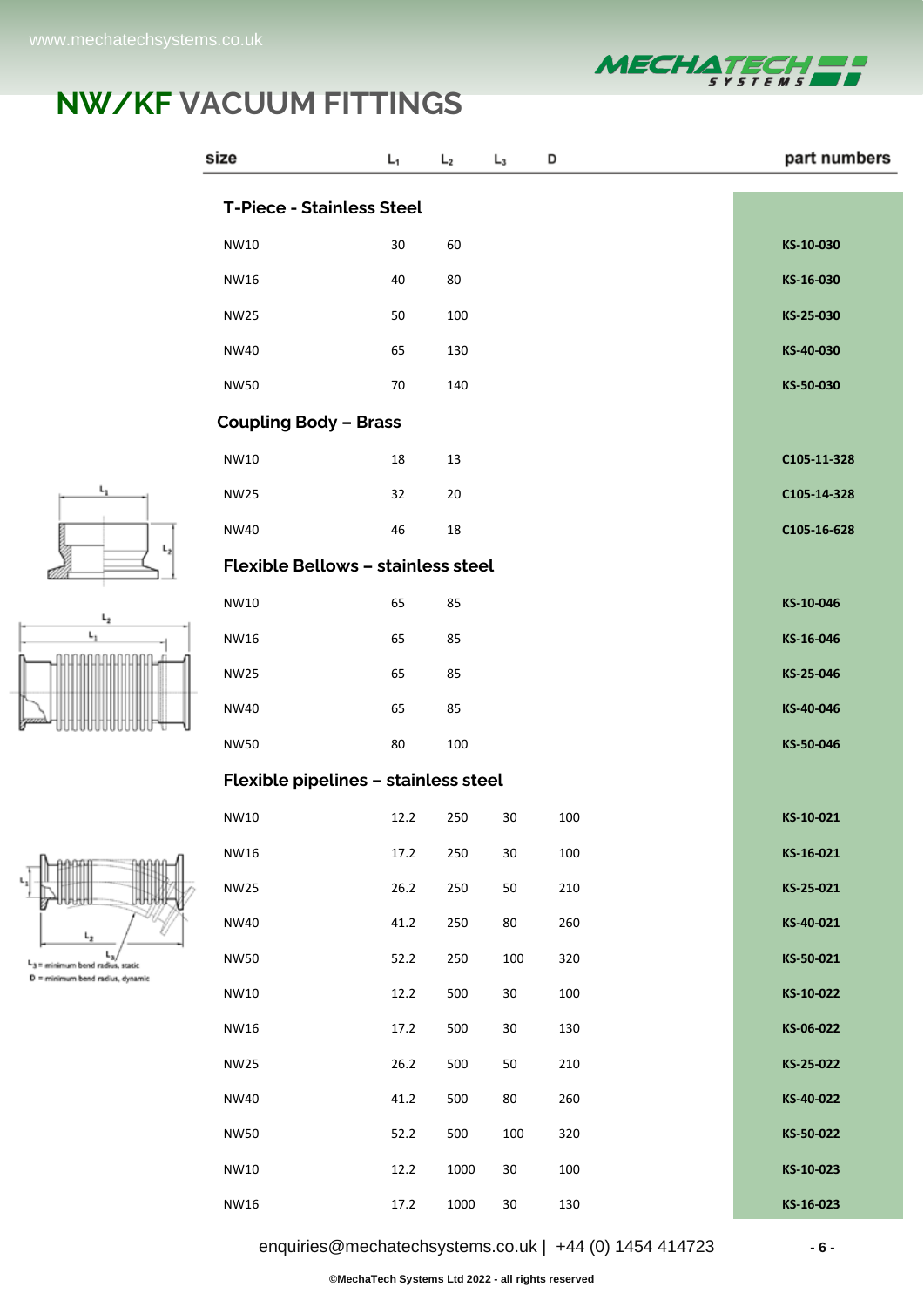

|                        | size                                      | L <sub>1</sub>   | L <sub>2</sub> | $L_3$  | D    | part numbers |
|------------------------|-------------------------------------------|------------------|----------------|--------|------|--------------|
|                        |                                           |                  |                |        |      |              |
|                        | <b>NW25</b>                               | 26.2             | 1000           | 50     | 210  | KS-25-023    |
|                        | <b>NW40</b>                               | 41.2             | 1000           | 80     | 260  | KS-40-023    |
|                        | <b>NW50</b>                               | 52.2             | 1000           | 100    | 320  | KS-50-023    |
|                        | Adaptor NW/ISO - stainless steel          |                  |                |        |      |              |
|                        | NW25/ISO63                                | 95               | 25             | 50     |      | IS-63-044    |
| $\mathsf{L}_3$         | NW40/ISO63                                | 95               | 40             | 50     |      | IS-63-045    |
| L.                     | NW40/ISO100                               | 130              | 40             | 50     |      | IS-10-045    |
|                        | NW50/ISO100                               | 130              | 50             | 50     |      | IS-10-055    |
|                        |                                           |                  |                |        |      |              |
| ı,                     | <b>Adaptor PVC Hose - Stainless steel</b> |                  |                |        |      |              |
|                        | NW10/ 1/2" in hose                        | 12.7             | 32             |        | 12.7 | KS-10-016    |
|                        | NW16/ 1/2 in hose                         | 12.7             | 32             |        | 12.7 | KS-16-016    |
|                        | NW16/ % in hose                           | 19.1             | 32             |        | 19.1 | KS-16-017    |
| hose internal diameter | NW25/1 in hose                            | 25.4             | 38.1           |        | 25.4 | KS-25-018    |
|                        | NW40/1 1/2 in hose                        | 38.1             | 50             |        | 38.1 | KS-40-019    |
|                        | NW50/2 in hose                            | 47.4             | 55             |        | 50.8 | KS-50-020    |
|                        | Nozzle - Aluminium                        |                  |                |        |      |              |
| L3                     | NW10                                      | $\boldsymbol{7}$ | $12\,$         | 40     |      | KA-10-032    |
|                        | NW16                                      | $\boldsymbol{7}$ | 12             | $40\,$ |      | KA-16-032    |
|                        | <b>NW25</b>                               | $\overline{7}$   | 12             | 40     |      | KA-25-032    |
|                        | <b>NW40</b>                               | $\overline{7}$   | 12             | 40     |      | KA-40-032    |
|                        | PVC hose clamp - stainless steel          |                  |                |        |      |              |
|                        | NW10/16                                   | 25               |                |        |      | KS-10-039    |
|                        | <b>NW25</b>                               | 36               |                |        |      | KS-25-039    |
|                        | <b>NW40</b>                               | 50               |                |        |      | KS-40-039    |
|                        | <b>NW50</b>                               | 60               |                |        |      | KS-50-039    |



 $D$  = hose internal diameter



| enquiries@mechatechsystems.co.uk   $+44$ (0) 1454 414723 |
|----------------------------------------------------------|
|----------------------------------------------------------|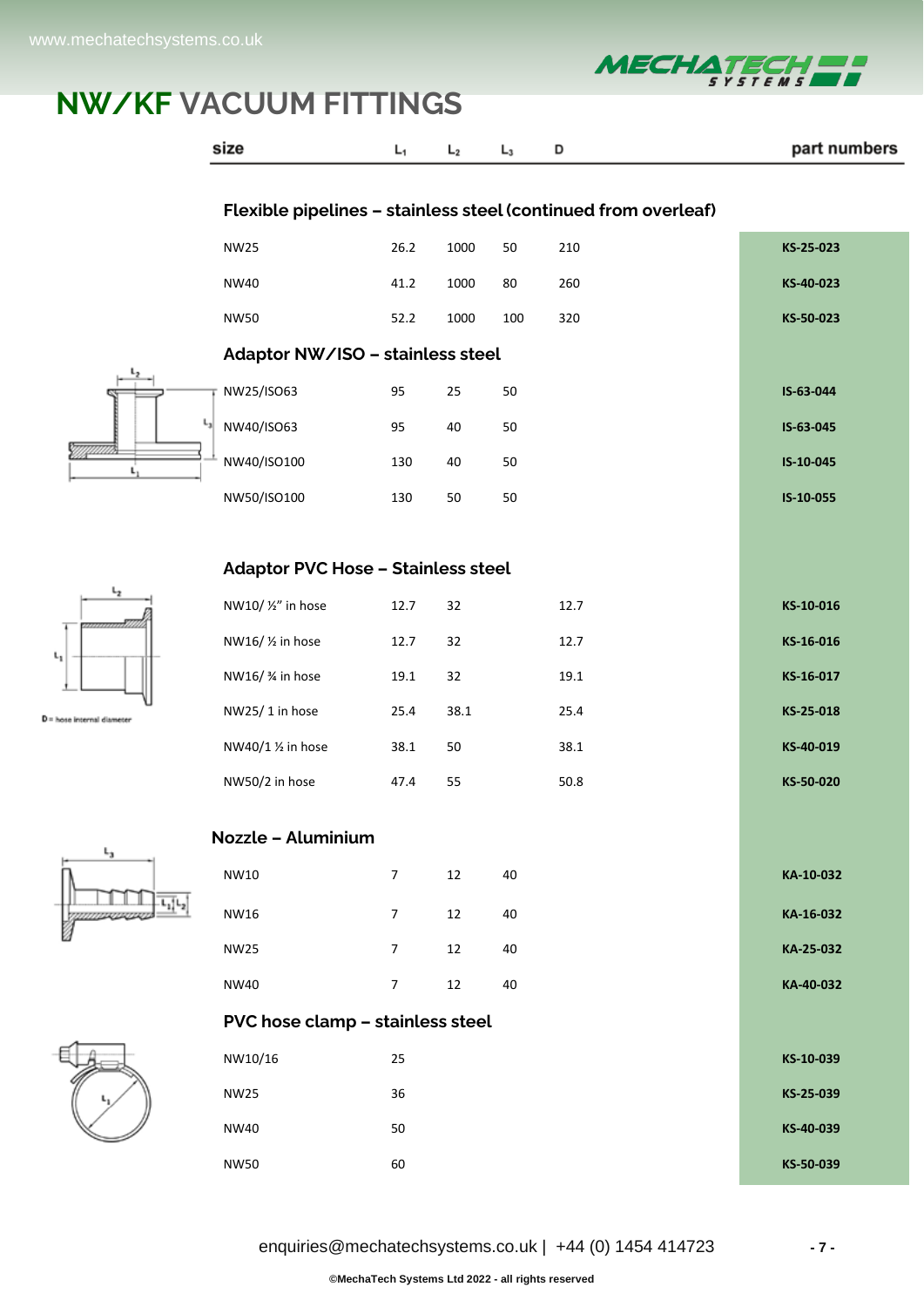



 $L_2$ 

|            | size                                                                 |                                   | L,     | L <sub>2</sub> | $L_3$ | D                                                           | part numbers |
|------------|----------------------------------------------------------------------|-----------------------------------|--------|----------------|-------|-------------------------------------------------------------|--------------|
|            | Centering ring with 'O' ring-fluoroelastomer/stainless steel carrier |                                   |        |                |       |                                                             |              |
|            | NW10                                                                 |                                   | $12\,$ | 3.9            | 8     |                                                             | KS-10-127    |
| $L_1$      | NW16                                                                 |                                   | 17     | 3.9            | 8     |                                                             | KS-16-127    |
|            | <b>NW25</b>                                                          |                                   | 26     | 3.9            | 8     |                                                             | KS-25-127    |
|            | <b>NW40</b>                                                          |                                   | 41     | 3.9            | 8     |                                                             | KS-40-127    |
|            | <b>NW50</b>                                                          |                                   | 52     | 3.9            | 8     |                                                             | KS-50-127    |
|            | $\mathbf{r}$                                                         | Fluoroelastomer/aluminium carrier |        |                |       |                                                             |              |
|            | NW10                                                                 |                                   | 12     | 3.9            | 8     |                                                             | KA-10-127    |
|            | NW16                                                                 |                                   | 17     | 3.9            | 8     |                                                             | KA-16-127    |
|            | <b>NW25</b>                                                          |                                   | 26     | 3.9            | 8     |                                                             | KA-25-127    |
|            | <b>NW40</b>                                                          |                                   | 41     | 3.9            | 8     |                                                             | KA-40-127    |
|            |                                                                      | Nitrile/stainless steel carrier   |        |                |       |                                                             |              |
|            | NW10                                                                 |                                   | $12\,$ | 3.9            | 8     |                                                             | KS-10-227    |
|            | NW16                                                                 |                                   | 17     | 3.9            | 8     |                                                             | KS-16-227    |
|            | <b>NW25</b>                                                          |                                   | 26     | 3.9            | 8     |                                                             | KS-25-227    |
|            | NW40                                                                 |                                   | 41     | 3.9            | 8     |                                                             | KS-40-227    |
|            | <b>NW50</b>                                                          |                                   | 52     | 3.9            | 8     |                                                             | KS-50-227    |
|            |                                                                      | Nitrile/ aluminium steel carrier  |        |                |       |                                                             |              |
|            | NW10                                                                 |                                   | 12     | 3.9            | 8     |                                                             | KA-10-227    |
|            | NW16                                                                 |                                   | 17     | 3.9            | 8     |                                                             | KA-16-227    |
|            | <b>NW25</b>                                                          |                                   | 26     | 3.9            | 8     |                                                             | KA-25-227    |
|            | <b>NW40</b>                                                          |                                   | 41     | 3.9            | 8     |                                                             | KA-40-227    |
|            |                                                                      |                                   |        |                |       | Centering Ring with Screen- fluoroelastomer/stainless steel |              |
| ι,         | NW16                                                                 |                                   | 16     | 3.9            | 8     |                                                             | KS-16-133    |
| ********** | <b>NW25</b>                                                          |                                   | 25     | 3.9            | 8     |                                                             | KS-25-133    |
|            | NW40                                                                 |                                   | 40     | 3.9            | 8     |                                                             | KS-40-133    |
|            | <b>NW50</b>                                                          |                                   | 50     | 3.9            | 8     |                                                             | KS-50-133    |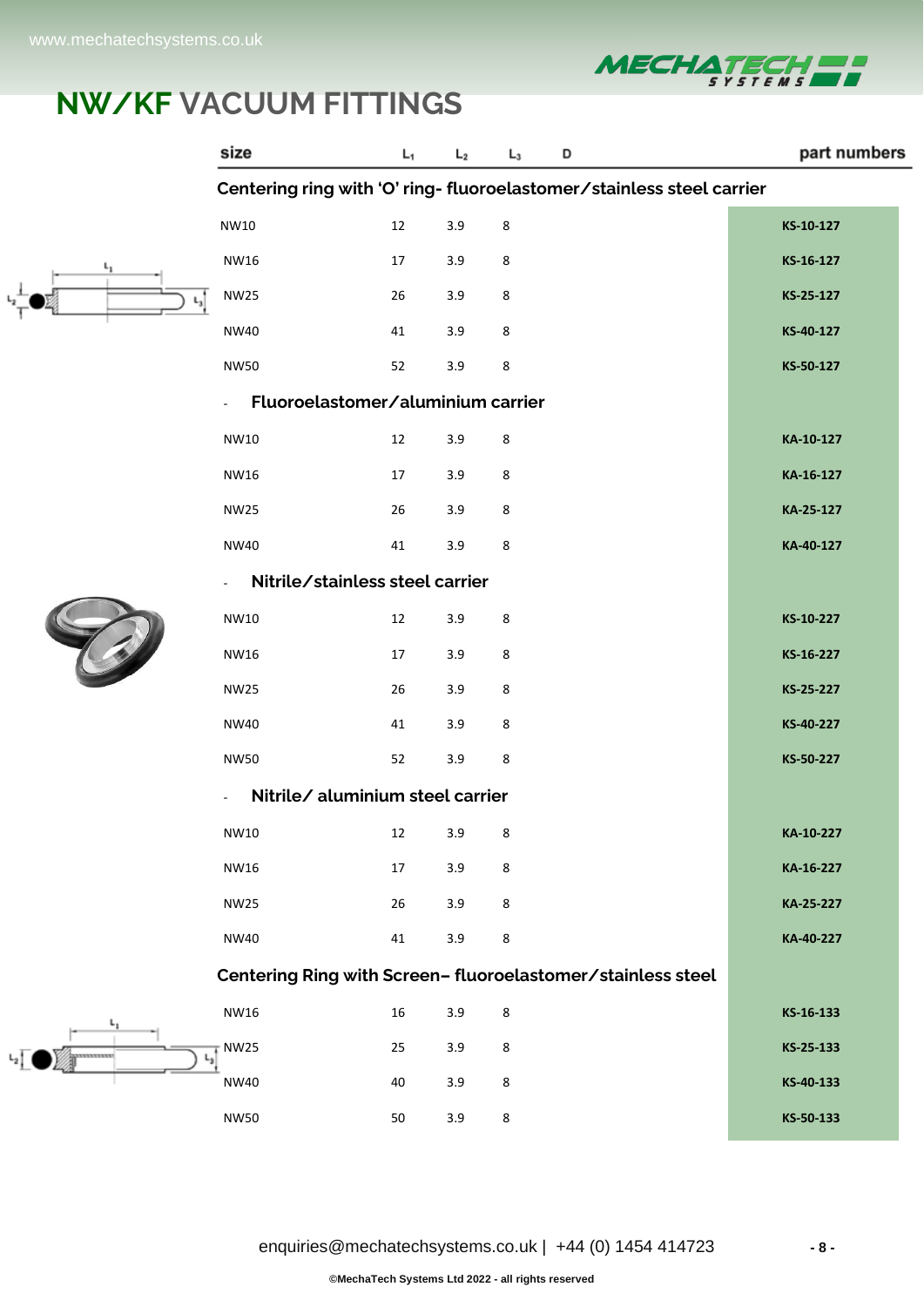

| size          |                                                                 | L <sub>1</sub> | L <sub>2</sub> | $L_3$ | D |  | part numbers |
|---------------|-----------------------------------------------------------------|----------------|----------------|-------|---|--|--------------|
|               | Co-Seal - Nitrile/aluminium carrier                             |                |                |       |   |  |              |
| ւլ            | NW10/16                                                         | 36             | $\overline{7}$ |       |   |  | B271-58-480  |
| $L_{2}$       | NW20/25                                                         | 42             | $\overline{7}$ |       |   |  | B271-58-490  |
|               | NW32/40                                                         | 57             | $\overline{7}$ |       |   |  | B271-58-500  |
|               | Fluoroelastomer/aluminium carrier                               |                |                |       |   |  |              |
|               | NW10/16                                                         | 32             | 7              |       |   |  | B271-58-481  |
|               | NW20/25                                                         | 42             | $\overline{7}$ |       |   |  | B271-58-491  |
|               | NW32/40                                                         | 57             | $\overline{7}$ |       |   |  | B271-58-501  |
|               | <b>Metal seals - Aluminium</b>                                  |                |                |       |   |  |              |
| $L_1$         | NW10/16                                                         | 32             | $\overline{7}$ |       |   |  | C271-59-004  |
| $L_2$         | NW20/25                                                         | 42             | $\overline{7}$ |       |   |  | C271-59-005  |
|               | NW32/40                                                         | 57             | $\overline{7}$ |       |   |  | C271-59-006  |
|               | <b>NW50</b>                                                     | 77             | $\overline{7}$ |       |   |  | C271-59-007  |
|               | Adapting Centering Ring with 'O' Ring - Nitrile                 |                |                |       |   |  |              |
|               | NW10/16 stainless steel                                         | $10\,$         | 8              |       |   |  | KS-10-234    |
|               | Fluoroelastomer                                                 |                |                |       |   |  |              |
|               | NW10/16 stainless steel                                         | 10             | 8              |       |   |  | KS-10-134    |
|               | NW Trapped 'O' Ring - Fluoroelastomer/stainless steel/aluminium |                |                |       |   |  |              |
| $L_{2}$<br>D) | NW10/16                                                         | 32.5           | $\overline{7}$ |       |   |  | KA-10-138    |
|               | <b>NW25</b>                                                     | 42.5           | $\overline{7}$ |       |   |  | KA-25-138    |
| ı.,           | NW40                                                            | 57.5           | $\overline{7}$ |       |   |  | KA-40-138    |
|               | <b>NW50</b>                                                     | 77.5           | $\overline{7}$ |       |   |  | KA-50-138    |
|               |                                                                 |                |                |       |   |  |              |



#### **Make the right connections with MechaTech Systems**

[enquiries@mechatechsystems.co.uk](mailto:enquiries@mechatechsystems.co.uk) | +44 (0) 1454 414723 **- 9 -**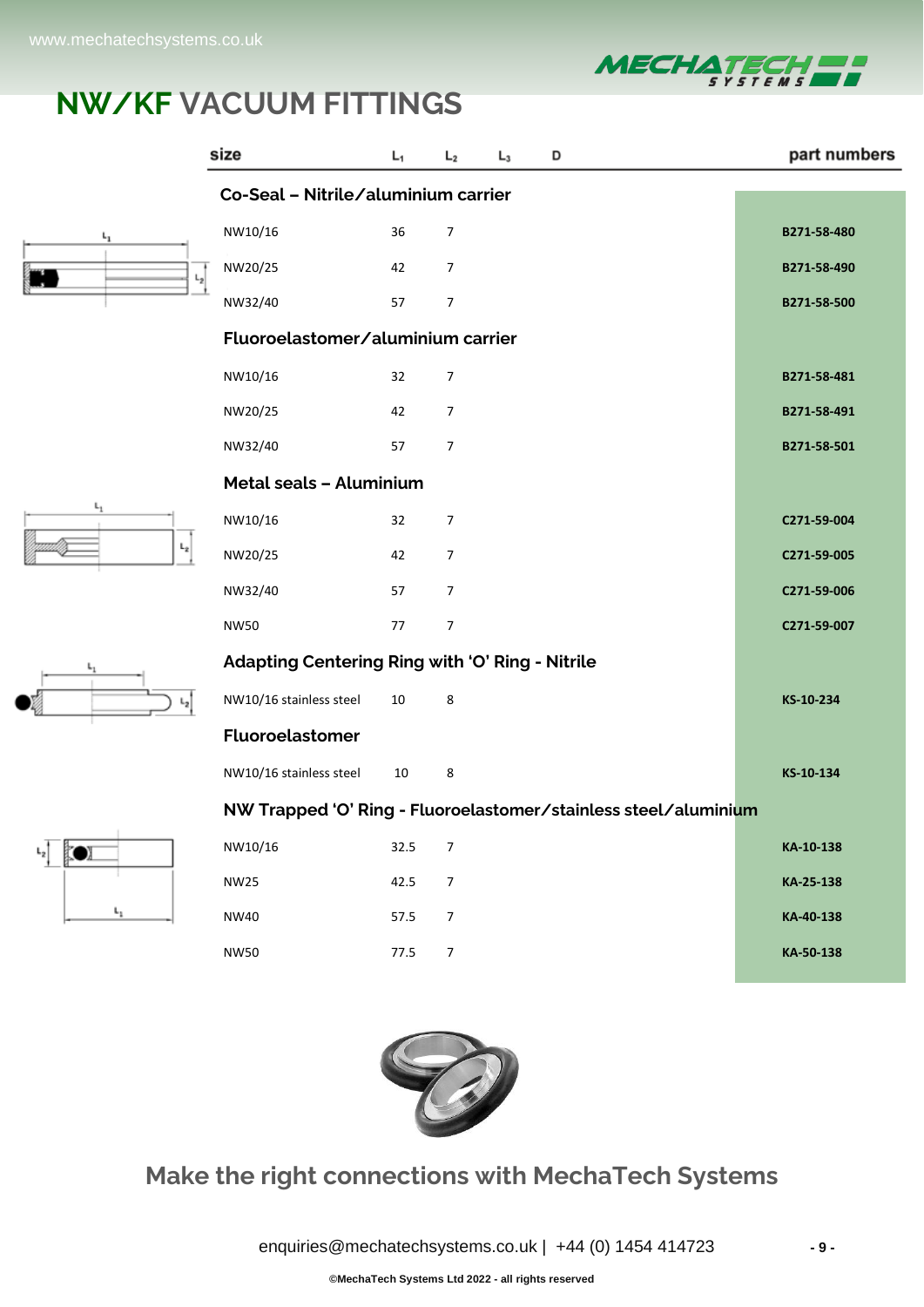









| size                                        | L <sub>1</sub> | L <sub>2</sub> | $L_3$ | D | part numbers |
|---------------------------------------------|----------------|----------------|-------|---|--------------|
| Clamping ring - stainless steel             |                |                |       |   |              |
| NW10/16                                     | 44             | 46             |       |   | C105-12-401  |
| NW20/25                                     | 60             | 60             |       |   | C105-14-401  |
| NW32/40                                     | 73             | 75             |       |   | C105-16-401  |
| <b>NW50</b>                                 | 90             | 96             |       |   | C105-17-401  |
| <b>Hinged Clamp- Aluminium</b>              |                |                |       |   |              |
| NW10/16                                     | 68             | 40             |       |   | C105-12-402  |
| NW20/25                                     | 80             | 50             |       |   | C105-14-402  |
| NW32/40                                     | 95             | 66             |       |   | C105-16-402  |
| <b>Swing Clamp-Aluminium</b>                |                |                |       |   |              |
| NW10/16                                     | 62             | 40             |       |   | KA-10-036    |
| NW20/25                                     | 75             | 50             |       |   | KA-25-036    |
| NW32/40                                     | 90             | 66             |       |   | KA-40-036    |
| <b>NW50</b>                                 | 120            | 86             |       |   | KA-50-036    |
| <b>Clamp (Metal Seals)- Stainless steel</b> |                |                |       |   |              |
| NW10/16                                     | 54             | 22             |       |   | KS-10-037    |
| NW20/25                                     | 64             | 32             |       |   | KS-25-037    |
| NW32/40                                     | 82             | 47             |       |   | KS-40-037    |
| <b>NW50</b>                                 | 112            | 62             |       |   | KS-50-037    |

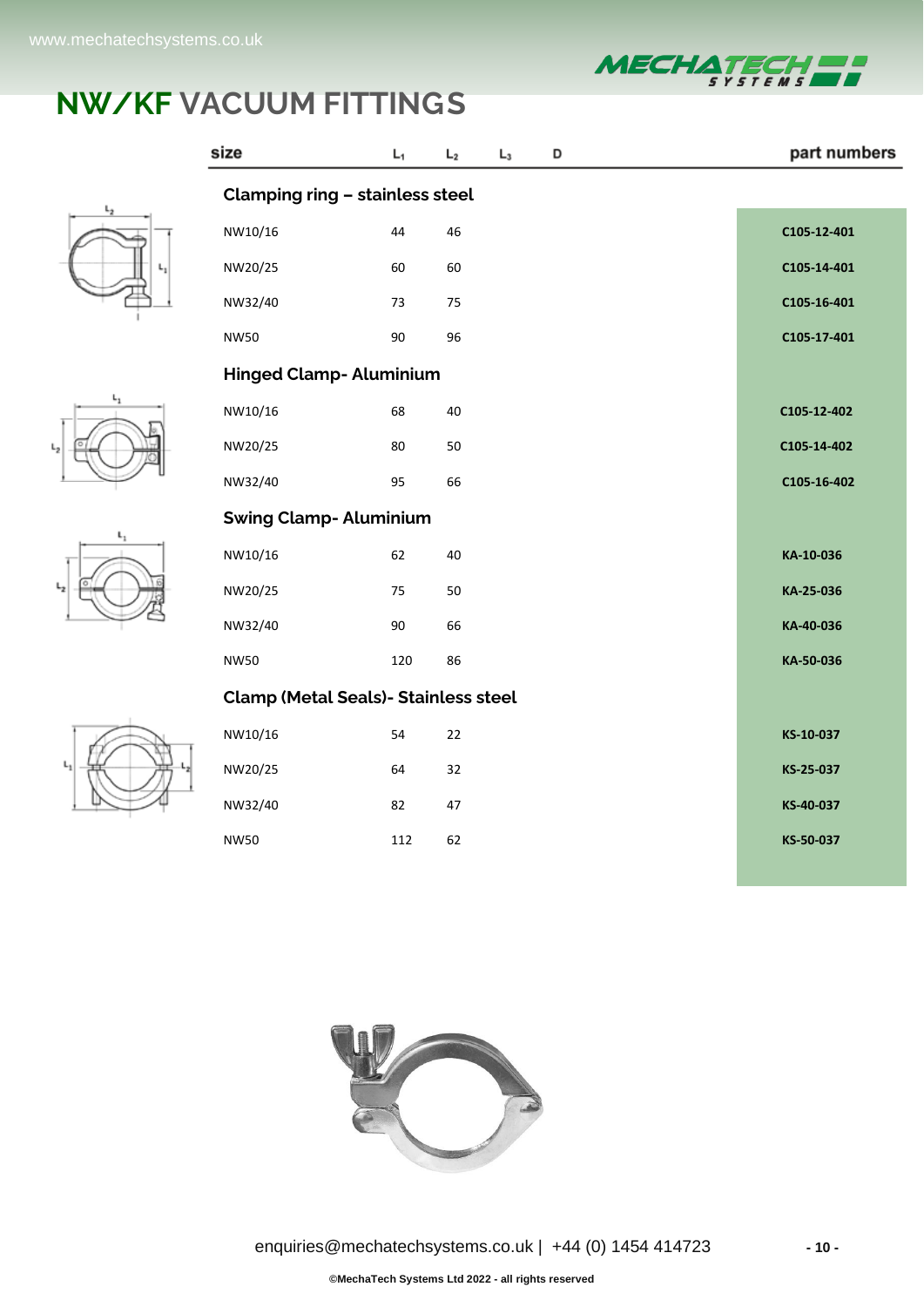

# **ISO VACUUM FITTINGS**









| size                                             | L <sub>1</sub> | $L_2$ | $L_3$ | D   | part numbers |  |
|--------------------------------------------------|----------------|-------|-------|-----|--------------|--|
| ISO/ISO Adapting Piece-Stainless steel           |                |       |       |     |              |  |
| ISO100/ISO63                                     | 95             | 70    | 50    | 130 | IS-10-058    |  |
| ISO160/ISO63                                     | 95             | 70    | 50    | 180 | IS-16-058    |  |
| ISO160/ISO100                                    | 130            | 102   | 50    | 180 | OS-16-059    |  |
|                                                  |                |       |       |     |              |  |
| <b>T-Piece-Stainless steel</b>                   |                |       |       |     |              |  |
| <b>ISO63</b>                                     | 88             | 176   |       |     | IS-63-030    |  |
| ISO100                                           | 108            | 216   |       |     | IS-10-030    |  |
| IS160                                            | 138            | 276   |       |     | IS-16-030    |  |
|                                                  |                |       |       |     |              |  |
|                                                  |                |       |       |     |              |  |
| <b>Cross Piece- Stainless Steel</b>              |                |       |       |     |              |  |
| IS063                                            | 88             | 176   |       |     | IS-63-031    |  |
| ISO100                                           | 108            | 216   |       |     | IS-10-031    |  |
| ISO160                                           | 138            | 276   |       |     | IS-16-031    |  |
| <b>ISO To NW Reducing Cross- Stainless Steel</b> |                |       |       |     |              |  |
| ISO63/NW16                                       | 95             | 102   | 58    |     | IS-63-047    |  |
| IS063/NW25                                       | 95             | 102   | 79    |     | IS-63-048    |  |
| ISO63/NW40                                       | 95             | 102   | 76    |     | IS-63-056    |  |
| ISO100-NW25                                      | 130            | 130   | 98    |     | IS-10-048    |  |
| ISO100-NW40                                      | 130            | 130   | 95    |     | IS-10-056    |  |
| ISO160-NW40                                      | 180            | 160   | 121   |     | IS-16-056    |  |
| ISO160/NW50                                      | 180            | 160   | 136   |     | IS-16-057    |  |

#### **Make the right connections with MechaTech Systems**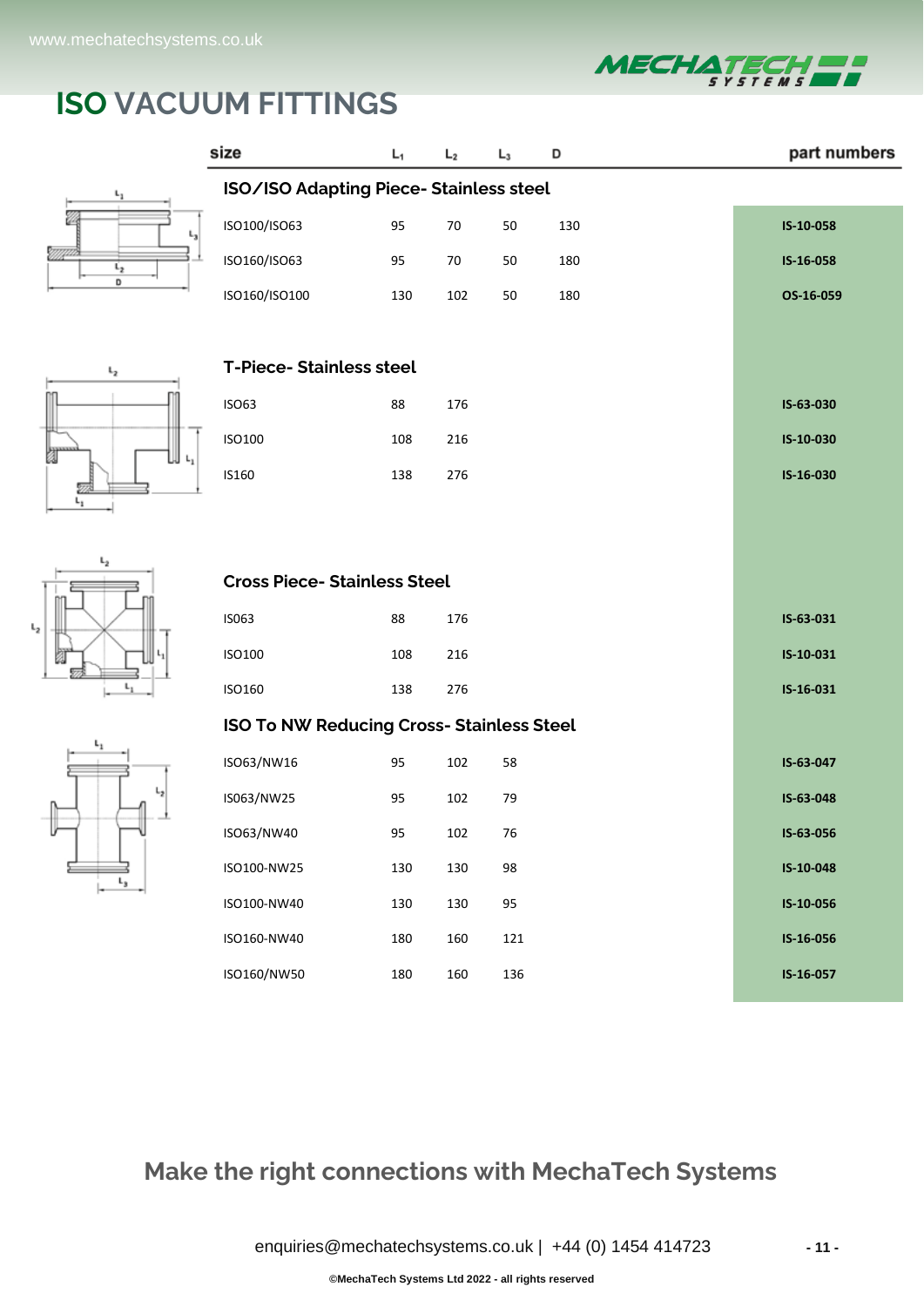

part numbers

# **ISO VACUUM FITTINGS**

size

 $L_1$ 

 $L_2$   $L_3$ 

 $\overline{D}$ 

 $\mathsf{L}_1$ 

 $t_{2}$ 

 $\mathbf{t}_1$ 

 $\mathsf{L}_1$ 

 $\mathsf{L}_3$ 

ě

| <b>Blanking Flange For Use With Collar Flange- Stainless Steel</b> |      |      |     |           |  |  |  |
|--------------------------------------------------------------------|------|------|-----|-----------|--|--|--|
| <b>ISO63</b>                                                       | 12   | 95   |     | IS-63-026 |  |  |  |
| ISO100                                                             | 12   | 130  |     | IS-10-026 |  |  |  |
| ISO160                                                             | 12   | 180  |     | IS-16-026 |  |  |  |
|                                                                    |      |      |     |           |  |  |  |
| <b>ISO Bored Flange- Stainless Steel</b>                           |      |      |     |           |  |  |  |
| <b>ISO63</b>                                                       | 60.2 | 63.5 | 5.5 | IS-63-061 |  |  |  |
| <b>ISO100</b>                                                      | 98.3 | 102  | 5.5 | IS-10-061 |  |  |  |
| ISO160                                                             | 148  | 152  | 5.5 | IS-16-061 |  |  |  |
|                                                                    |      |      |     |           |  |  |  |
| <b>Collar Weld Stub- Stainless Steel</b>                           |      |      |     |           |  |  |  |
| <b>ISO63</b>                                                       | 95   | 76   | 100 | IS-63-025 |  |  |  |
| <b>ISO100</b>                                                      | 130  | 108  | 100 | IS-10-025 |  |  |  |
| ISO160                                                             | 180  | 159  | 100 | IS-16-025 |  |  |  |
|                                                                    |      |      |     |           |  |  |  |
| <b>Nipple- Stainless Steel</b>                                     |      |      |     |           |  |  |  |
| <b>ISO63</b>                                                       | 176  |      |     | IS-63-028 |  |  |  |
| <b>ISO100</b>                                                      | 216  |      |     | IS-10-028 |  |  |  |
| ISO160                                                             | 276  |      |     | IS-16-028 |  |  |  |
|                                                                    |      |      |     |           |  |  |  |
|                                                                    |      |      |     |           |  |  |  |
| Elbow 90°- Stainless Steel                                         |      |      |     |           |  |  |  |
| <b>ISO63</b>                                                       | 88   |      |     | IS-63-029 |  |  |  |
| <b>ISO100</b>                                                      | 108  |      |     | IS-10-029 |  |  |  |
| ISO160*                                                            | 138  |      |     | IS-16-029 |  |  |  |

 $\displaystyle{{}^{\star}}$  Shown dotted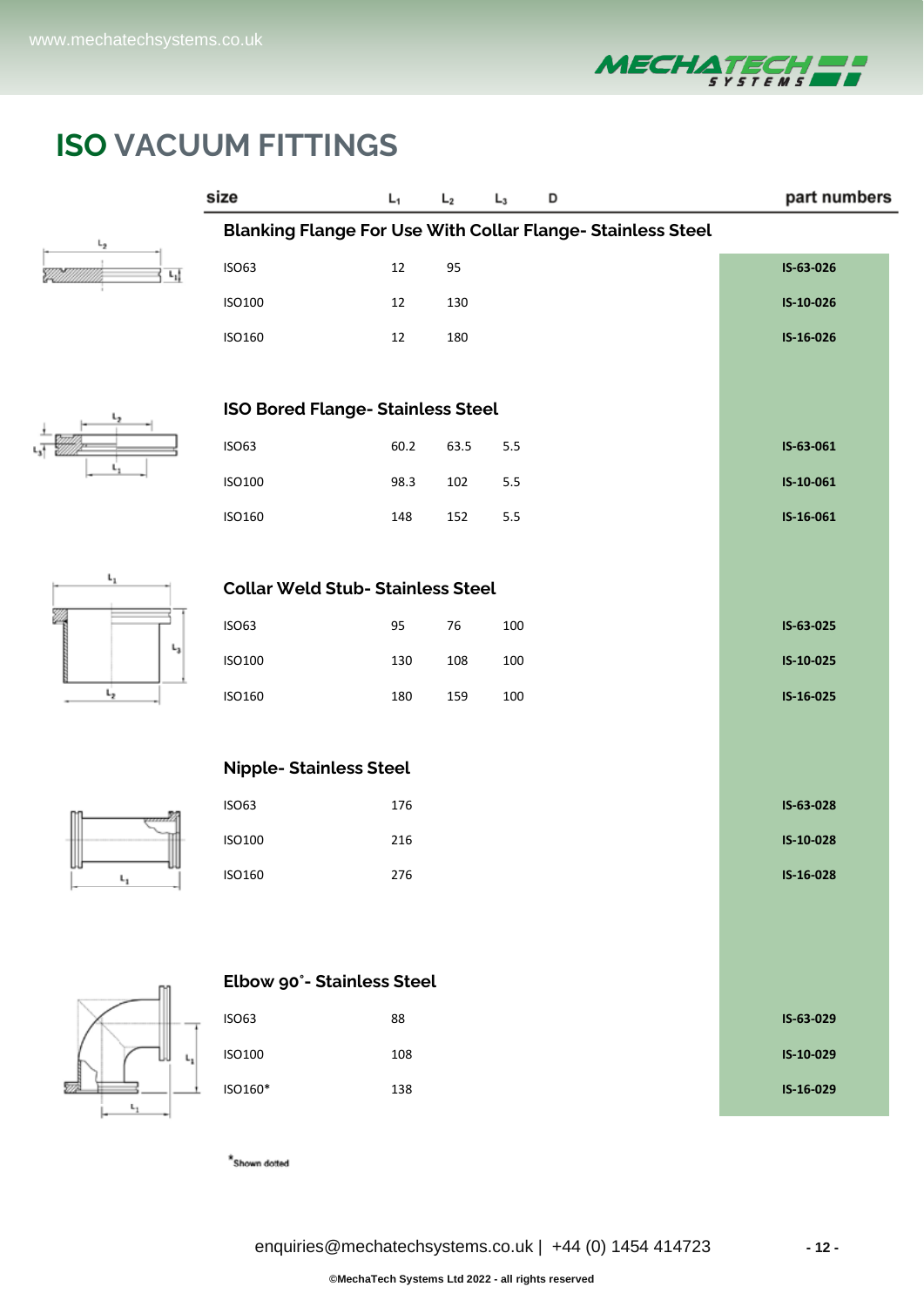

# **ISO VACUUM FITTINGS**





= minimum band radius, static





| Flexible Bellows- Stainless Steel AISI 316L DIN 1.4404<br><b>ISO63</b><br>130<br>150<br>IS-63-046<br>130<br>150<br>IS-10-046<br>ISO100<br>ISO160<br>130<br>150<br>IS-16-046<br><b>Flexible Pipelines- Stainless Steel</b><br><b>ISO63</b><br>250<br>140<br>IS-63-021<br>250<br>ISO100<br>200<br>IS-10-021<br>140<br>IS-63-022<br><b>ISO63</b><br>500<br><b>ISO100</b><br>500<br>200<br>IS-10-022<br><b>ISO63</b><br>1000<br>140<br>IS-63-023<br><b>ISO100</b><br>1000<br>200<br>IS-10-023<br>Trapped O-ring- Stainless Steel-Aluminium outer<br>IS063<br>95<br>70<br>8<br>IS-63-238<br>128<br>102<br>8<br>IS-10-238<br>ISO100<br>ISO160<br>179<br>153<br>8<br>IS-16-238<br>*Fluoroelastomer<br>95<br>70<br>8<br><b>ISO63</b><br>IS-63-138<br><b>ISO100</b><br>128<br>102<br>IS-10-138<br>8<br>8<br>ISO160<br>179<br>153<br>IS-16-138<br><b>Claw Clamps-Aluminium</b><br>ISO63/ISO100<br>IA-63-054<br>ISO160/ISO250<br>IA-16-054 | size | L, | L <sub>2</sub> | $L_3$ | D | part numbers |  |  |
|---------------------------------------------------------------------------------------------------------------------------------------------------------------------------------------------------------------------------------------------------------------------------------------------------------------------------------------------------------------------------------------------------------------------------------------------------------------------------------------------------------------------------------------------------------------------------------------------------------------------------------------------------------------------------------------------------------------------------------------------------------------------------------------------------------------------------------------------------------------------------------------------------------------------------------|------|----|----------------|-------|---|--------------|--|--|
|                                                                                                                                                                                                                                                                                                                                                                                                                                                                                                                                                                                                                                                                                                                                                                                                                                                                                                                                 |      |    |                |       |   |              |  |  |
|                                                                                                                                                                                                                                                                                                                                                                                                                                                                                                                                                                                                                                                                                                                                                                                                                                                                                                                                 |      |    |                |       |   |              |  |  |
|                                                                                                                                                                                                                                                                                                                                                                                                                                                                                                                                                                                                                                                                                                                                                                                                                                                                                                                                 |      |    |                |       |   |              |  |  |
|                                                                                                                                                                                                                                                                                                                                                                                                                                                                                                                                                                                                                                                                                                                                                                                                                                                                                                                                 |      |    |                |       |   |              |  |  |
|                                                                                                                                                                                                                                                                                                                                                                                                                                                                                                                                                                                                                                                                                                                                                                                                                                                                                                                                 |      |    |                |       |   |              |  |  |
|                                                                                                                                                                                                                                                                                                                                                                                                                                                                                                                                                                                                                                                                                                                                                                                                                                                                                                                                 |      |    |                |       |   |              |  |  |
|                                                                                                                                                                                                                                                                                                                                                                                                                                                                                                                                                                                                                                                                                                                                                                                                                                                                                                                                 |      |    |                |       |   |              |  |  |
|                                                                                                                                                                                                                                                                                                                                                                                                                                                                                                                                                                                                                                                                                                                                                                                                                                                                                                                                 |      |    |                |       |   |              |  |  |
|                                                                                                                                                                                                                                                                                                                                                                                                                                                                                                                                                                                                                                                                                                                                                                                                                                                                                                                                 |      |    |                |       |   |              |  |  |
|                                                                                                                                                                                                                                                                                                                                                                                                                                                                                                                                                                                                                                                                                                                                                                                                                                                                                                                                 |      |    |                |       |   |              |  |  |
|                                                                                                                                                                                                                                                                                                                                                                                                                                                                                                                                                                                                                                                                                                                                                                                                                                                                                                                                 |      |    |                |       |   |              |  |  |
|                                                                                                                                                                                                                                                                                                                                                                                                                                                                                                                                                                                                                                                                                                                                                                                                                                                                                                                                 |      |    |                |       |   |              |  |  |
|                                                                                                                                                                                                                                                                                                                                                                                                                                                                                                                                                                                                                                                                                                                                                                                                                                                                                                                                 |      |    |                |       |   |              |  |  |
|                                                                                                                                                                                                                                                                                                                                                                                                                                                                                                                                                                                                                                                                                                                                                                                                                                                                                                                                 |      |    |                |       |   |              |  |  |
|                                                                                                                                                                                                                                                                                                                                                                                                                                                                                                                                                                                                                                                                                                                                                                                                                                                                                                                                 |      |    |                |       |   |              |  |  |
|                                                                                                                                                                                                                                                                                                                                                                                                                                                                                                                                                                                                                                                                                                                                                                                                                                                                                                                                 |      |    |                |       |   |              |  |  |
|                                                                                                                                                                                                                                                                                                                                                                                                                                                                                                                                                                                                                                                                                                                                                                                                                                                                                                                                 |      |    |                |       |   |              |  |  |
|                                                                                                                                                                                                                                                                                                                                                                                                                                                                                                                                                                                                                                                                                                                                                                                                                                                                                                                                 |      |    |                |       |   |              |  |  |
|                                                                                                                                                                                                                                                                                                                                                                                                                                                                                                                                                                                                                                                                                                                                                                                                                                                                                                                                 |      |    |                |       |   |              |  |  |
|                                                                                                                                                                                                                                                                                                                                                                                                                                                                                                                                                                                                                                                                                                                                                                                                                                                                                                                                 |      |    |                |       |   |              |  |  |
|                                                                                                                                                                                                                                                                                                                                                                                                                                                                                                                                                                                                                                                                                                                                                                                                                                                                                                                                 |      |    |                |       |   |              |  |  |
|                                                                                                                                                                                                                                                                                                                                                                                                                                                                                                                                                                                                                                                                                                                                                                                                                                                                                                                                 |      |    |                |       |   |              |  |  |
|                                                                                                                                                                                                                                                                                                                                                                                                                                                                                                                                                                                                                                                                                                                                                                                                                                                                                                                                 |      |    |                |       |   |              |  |  |
|                                                                                                                                                                                                                                                                                                                                                                                                                                                                                                                                                                                                                                                                                                                                                                                                                                                                                                                                 |      |    |                |       |   |              |  |  |

Number required:ISO63 – 4, ISO109 – 6, ISO160 -8, ISO250 – 10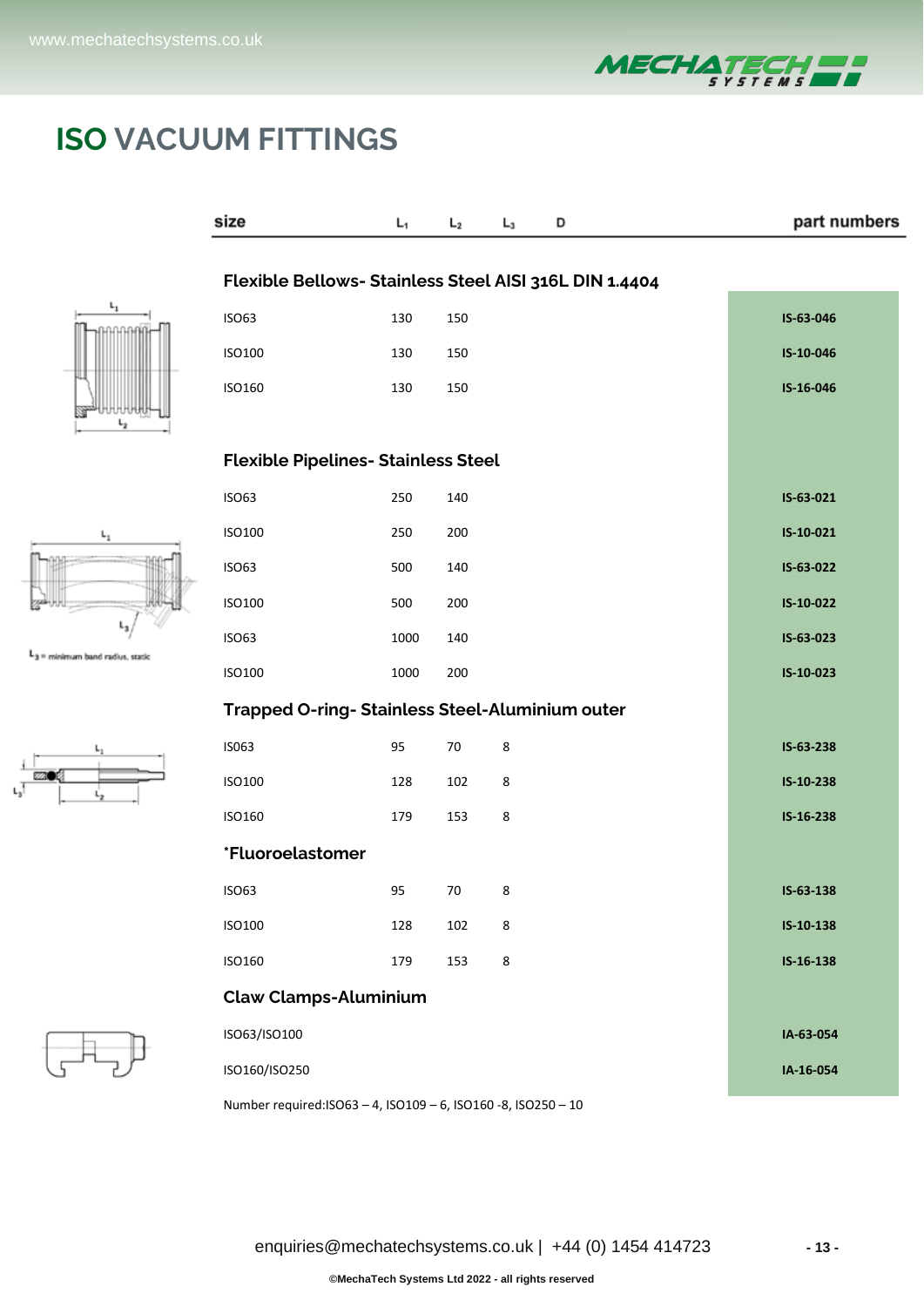

# **ISO VACUUM FITTINGS**

 $L_3$ 



 $L_1$ 

 $L_{2}$ 

 $D = \emptyset, n$ 

n= number of holes

可

|                                                                                       | size                                                         | L,  | L <sub>2</sub> | $L_3$ | D  |   | part numbers |  |
|---------------------------------------------------------------------------------------|--------------------------------------------------------------|-----|----------------|-------|----|---|--------------|--|
| Trapped 'O' Ring - Aluminium centering ring, aluminium outer ring,<br>fluoroelastomer |                                                              |     |                |       |    |   |              |  |
|                                                                                       | <b>ISO63</b>                                                 | 95  | 70             | 8     |    |   | IA-63-138    |  |
|                                                                                       | ISO100                                                       | 128 | 102            | 8     |    |   | IA-10-138    |  |
|                                                                                       | ISO160                                                       | 179 | 153            | 8     |    |   | IA-16-138    |  |
|                                                                                       | <b>Centering Ring With 'O' Ring- Stainless Steel</b>         |     |                |       |    |   |              |  |
|                                                                                       | <b>Nitrile</b><br>$\overline{\phantom{a}}$                   |     |                |       |    |   |              |  |
|                                                                                       | <b>ISO63</b>                                                 | 70  | 5.3            | 8     |    |   | IS-63-227    |  |
|                                                                                       | <b>ISO100</b>                                                | 102 | 5.3            | 8     |    |   | IS-10-227    |  |
|                                                                                       | ISO160                                                       | 153 | 6.99           | 8     |    |   | IS-16-227    |  |
|                                                                                       | <b>Fluoroelastomer</b>                                       |     |                |       |    |   |              |  |
|                                                                                       | <b>ISO63</b>                                                 | 70  | 5.3            | 8     |    |   | IS-63-127    |  |
|                                                                                       | IS0100                                                       | 102 | 5.3            | 8     |    |   | IS-10-127    |  |
|                                                                                       | ISO160                                                       | 153 | 6.99           | 8     |    |   | $IS-16-127$  |  |
|                                                                                       | Rotatable Flange with Fitting Kit - Mild steel nickel plated |     |                |       |    |   |              |  |
|                                                                                       | $\frac{1}{L_3}$ ISO63                                        | 130 | 110            | 12    | 9  | 4 | IN-63-060    |  |
|                                                                                       | <b>ISO100</b>                                                | 165 | 145            | 12    | 9  | 8 | IN-10-060    |  |
|                                                                                       | ISO160                                                       | 225 | 200            | 16    | 11 | 8 | IN-16-060    |  |